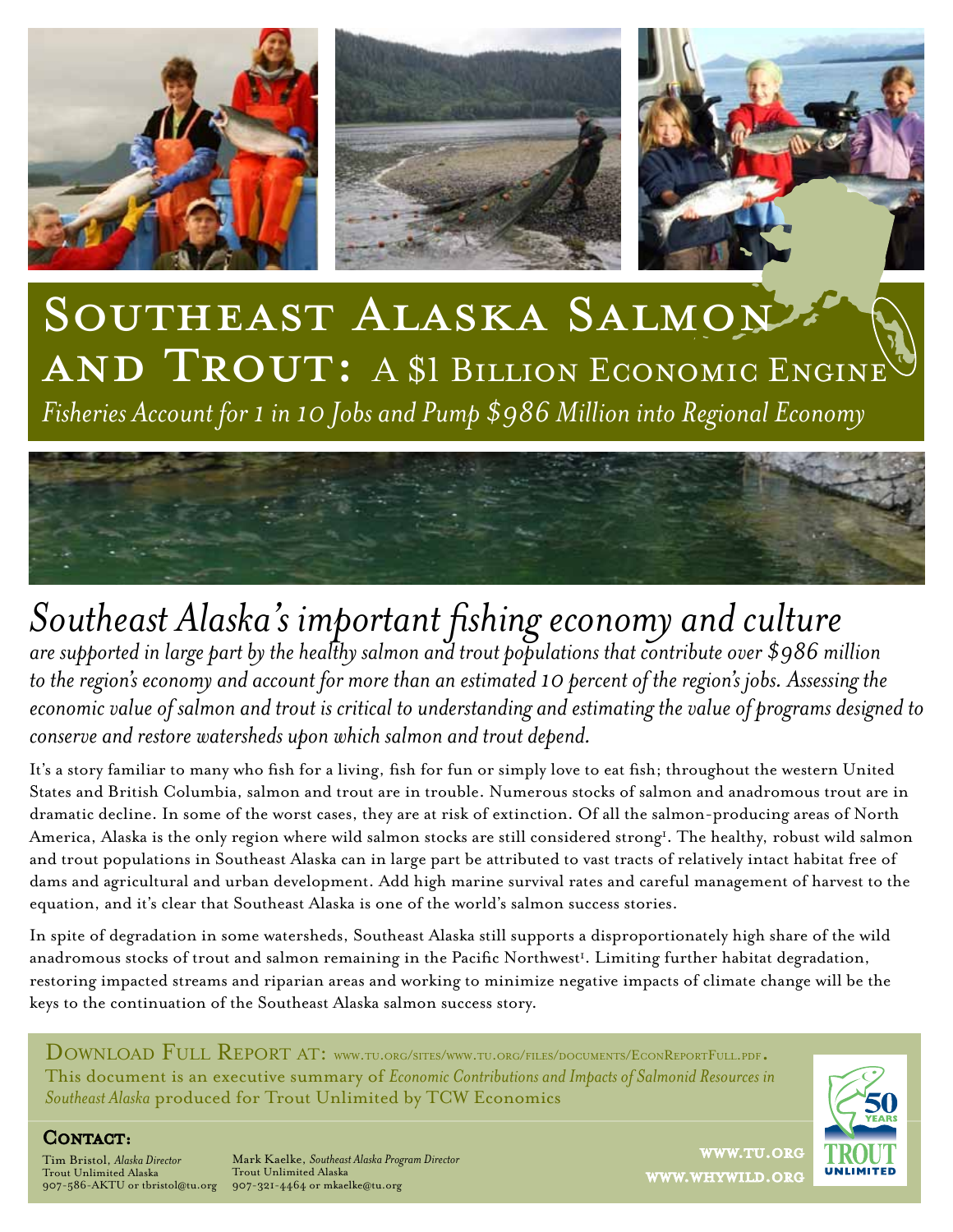#### **Southeast Alaska is steeped in water resources.**

Thousands of mainland and island watersheds, when stitched together, make up one of the world's last, great salmon strongholds. The area extends about 500 miles from the U.S./ Canada border just below Prince of Wales Island north to Yakutat and Cape Suckling. The Tongass National Forest, America's largest national forest, encompasses over 90 percent of the land area of Southeast Alaska.

#### **ABOUT THIS STUDY**

This economic study commissioned by Trout Unlimited Alaska highlights the value of salmon and trout fisheries and hatcheries to Southeast Alaska, and underscores the urgent need for comprehensive stream conservation and restoration programs that will protect and enhance this valuable resource into the future. The study and the economic values it contains are also a means of comparing the relative value of healthy fisheries to other resource extraction activities, some of which directly affect the on-going productivity and economic contribution of those fisheries.



Although the economic contribution of Southeast Alaska's salmon

and trout resources to commercial and recreational fisheries have been previously studied<sup>1</sup>, the goal of this study was to conduct a more holistic review of the contribution of trout and salmon resources to the region, including subsistence and personal use fisheries. In addition, the role that salmon hatcheries play in supporting salmon fisheries in Southeast Alaska and in contributing to the regional economy is examined.



\* Other services include machinery and equipment repair and maintenance, and other lesser-important services.

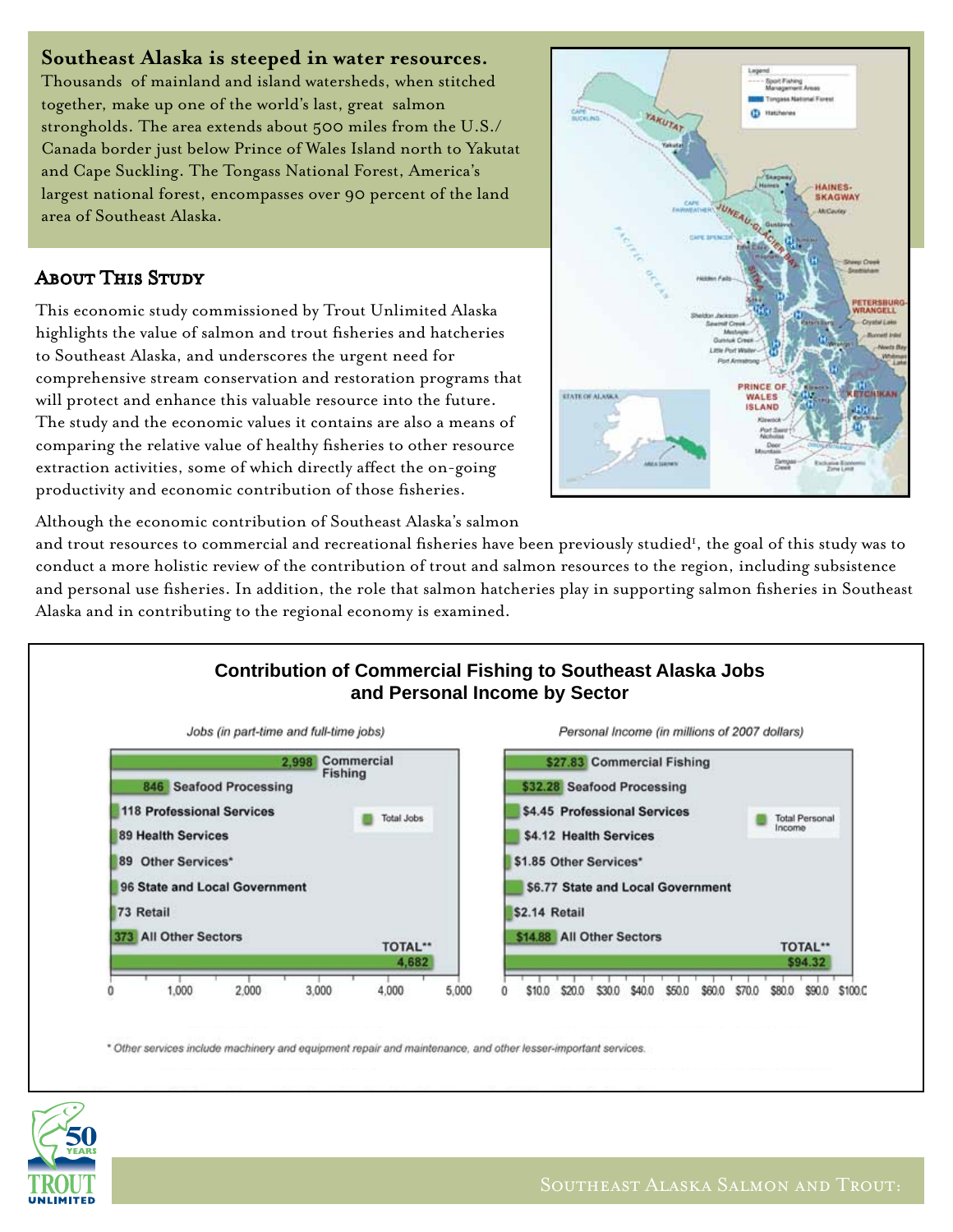#### ECONOMIC CONTRIBUTIONS

Southeast Alaska's healthy salmon and trout resources are essential to the commercial, sport and personal use/ subsistence fishing sectors of the economy. Economic values associated with commercial, recreational, and personal use fisheries measure the monetary importance of these fisheries to those who participate in them; this value is called a "use value."

The use value of salmon resources to commercial fisheries in Southeast Alaska is estimated at \$260.9 million. Southeast Alaska commercial salmon fisheries contribute roughly 28 percent of the annual statewide salmon harvest. (Alaska's salmon harvest accounted for 89 percent of the salmon stocks harvested in North America between 1996 and 2001.)

The value of trout and salmon to recreational fisheries in Southeast Alaska is estimated at \$204.4 million, including expenditures of \$174.4 million and net economic values of \$30 million. Both visiting and resident sport anglers also make substantial contributions to the retail and travel and accommodation sectors of the regional economy.

The value of salmon and trout resources to personal use/subsistence fisheries is estimated at over \$750,000, including \$453,500 in expenditures and \$320,300 in net economic values. Many rural communities in Southeast Alaska depend on subsistence fisheries as a primary source of food. A significant number of these communities are experiencing economic downturns and declining populations.

Collectively then, use values of salmonid resources to Southeast Alaska's commercial, recreational and personal use fisheries are estimated at \$466.1 million.



#### **2007 Commercial Harvest of Salmon in Southeast Alaska as Percent of Statewide Total**





**Economic Impacts of Sport Fisheries in Southeast Alaska on Sectors of the Southeast Alaska Regional Economy (Year 2007): Trip Related and Package Expenditures**



1,301

1,200